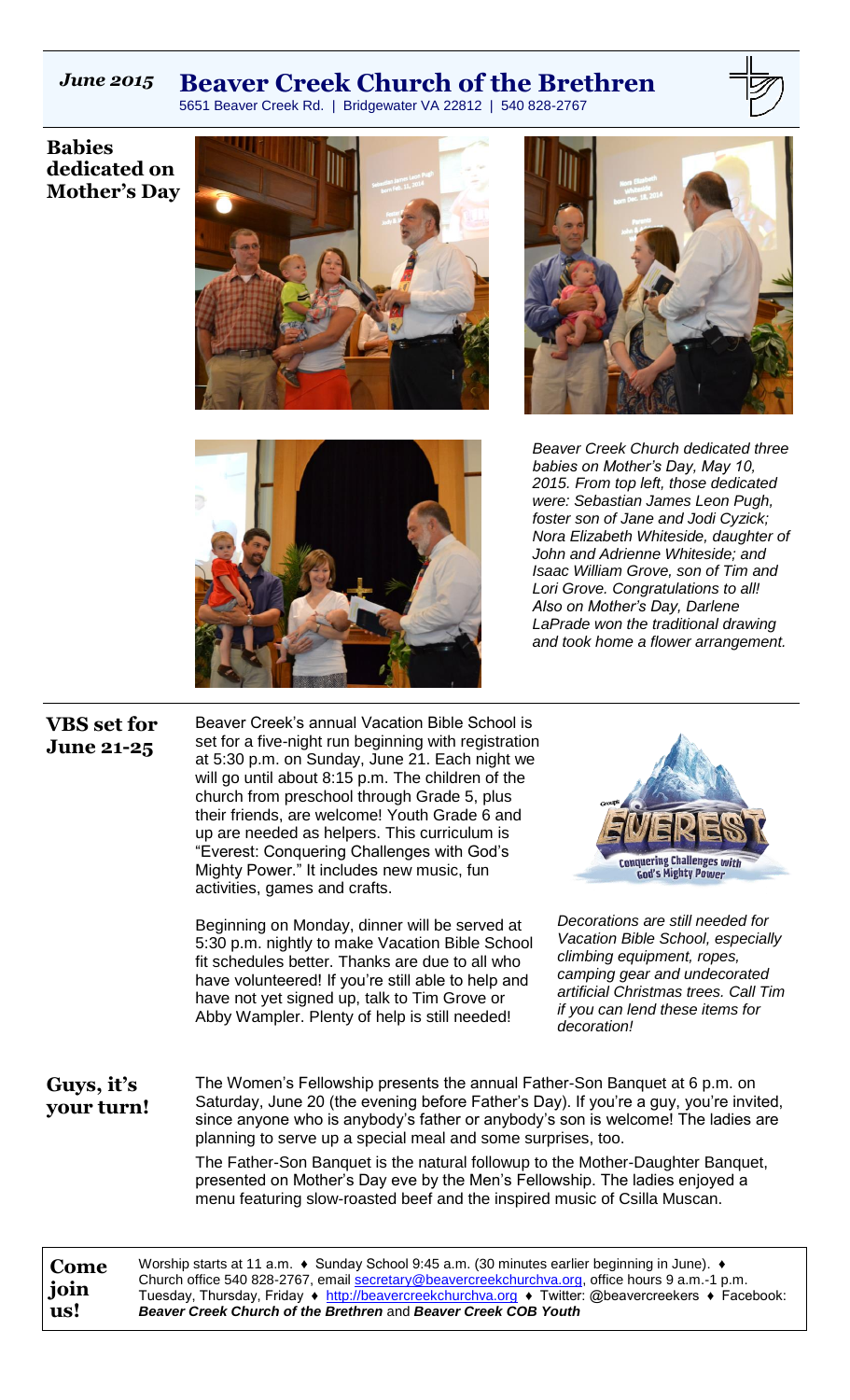## **Beaver Creek Church of the Brethren June Calendar**

|              |                   |                           |         | <b>June 2015</b>                         |    |        |          |
|--------------|-------------------|---------------------------|---------|------------------------------------------|----|--------|----------|
|              | Sunday            | Monday                    | Tuesday | Wednesday Thursday                       |    | Friday | Saturday |
|              |                   |                           | 2       | 3                                        | 4  | 5      | 6        |
|              | 7                 | 8                         | 9       | 10                                       | 11 | 12     | 13       |
|              | 14                | 15                        | 16      | 17                                       | 18 | 19     | 20       |
|              | 21                | 22                        | 23      | 24                                       | 25 | 26     | 27       |
|              | 28                | 29                        | 30      |                                          |    |        |          |
|              |                   |                           |         |                                          |    |        |          |
|              |                   | <b>Birthdays in June:</b> |         |                                          |    |        |          |
| $\mathbf{1}$ |                   | <b>Sheldon Simmons</b>    |         |                                          |    |        |          |
| 2            |                   |                           |         | <b>B.J. Hess, Kenny Wheelbarger</b>      |    |        |          |
| 3            |                   | <b>Thomas Moran</b>       |         |                                          |    |        |          |
| 4            |                   | <b>Heather Patterson</b>  |         |                                          |    |        |          |
| 5            | <b>Alice Over</b> |                           |         |                                          |    |        |          |
| 7            |                   |                           |         | <b>Phillip Raines, Lorrie Bennington</b> |    |        |          |
| 9            | 10 John Jordan    | <b>Harley Jordan</b>      |         |                                          |    |        |          |
|              |                   |                           |         |                                          |    |        |          |
|              | 12 Amy Hoover     |                           |         |                                          |    |        |          |

#### **Beaver Creek Church of the Brethren Leadership Team Meeting April 16, 2015**

Present: Evy Kaye Sandin, Bill Wood, Sean Dunn, Deborah Hoover, Jeanette Hess, Candy Hulvey. Exofficio: Glenn Bollinger – Pastor, Dana Suter – Church Clerk, Donna Miller – Treasurer. Absent: Jane Cyzick, Bill Eckard, Theresa Eckard, Charles Wright.

Evy Kaye called the meeting to order at 7:02 pm. Glenn led the group in devotions and a prayer The minutes from last month's meeting and the Treasurer's report were approved. The master calendar was updated.

## **Focus Team Reports:**

**Facilities:** Evy Kaye gave the report in Bill Eckard's absence. Ed Simmers has been hired to install a new picture window in the parsonage. A new doormat has been placed in the vestibule.

#### **Outreach**: No report.

**Worship**: Candy Hulvey reported that Glenn will be absent three Sundays in July and they are working on pulpit supply. Outdoor worship will be held on June 14 The Worship Team is looking for some type of information board to place in a convenient area to inform the congregation of opportunities to serve in the community and here at Beaver Creek COB. Candy reported that the cost of purchasing a portable stage will be approximately \$1200. The Worship Team will be looking for possible ways to fund the purchase.

**Fellowship**: Deborah Hoover reported that the All-Church Birthday Party will be held Sunday, April 19. The AVA Care Baby Shower will be held on Saturday, April 25 at 2:00. Men and women are invited to attend.

#### **Finance**: No report.

**Christian Education**: Glenn gave the report in Jane Cyzick's absence. A couples' bible study on relationships will be held at the parsonage from May 8 – June 13 The Christian Education Team is looking at the return of a possible Bible Academy this summer to involve our summer intern and the youth.

#### **Congregational Care**: No report.

**Ministry**: Glenn gave the report in Theresa Eckard's absence. Glenn reported that plans are being made to fill up our summer intern's time. Housing sheets will be placed in the vestibule. At this time, there are 3 weeks left to cover his housing for the summer. Glenn reported that his travel will be covered by the denomination but a plane ticket needs to be purchased for Zander's trip as soon as possible to get the best price. Deborah Hoover made a motion to have Glenn go ahead and purchase Zander's ticket. Sean seconded the motion and the motion passed.

**Deacons' Report**: Forty-four were in attendance at Love Feast. The Deacons will meet again in May.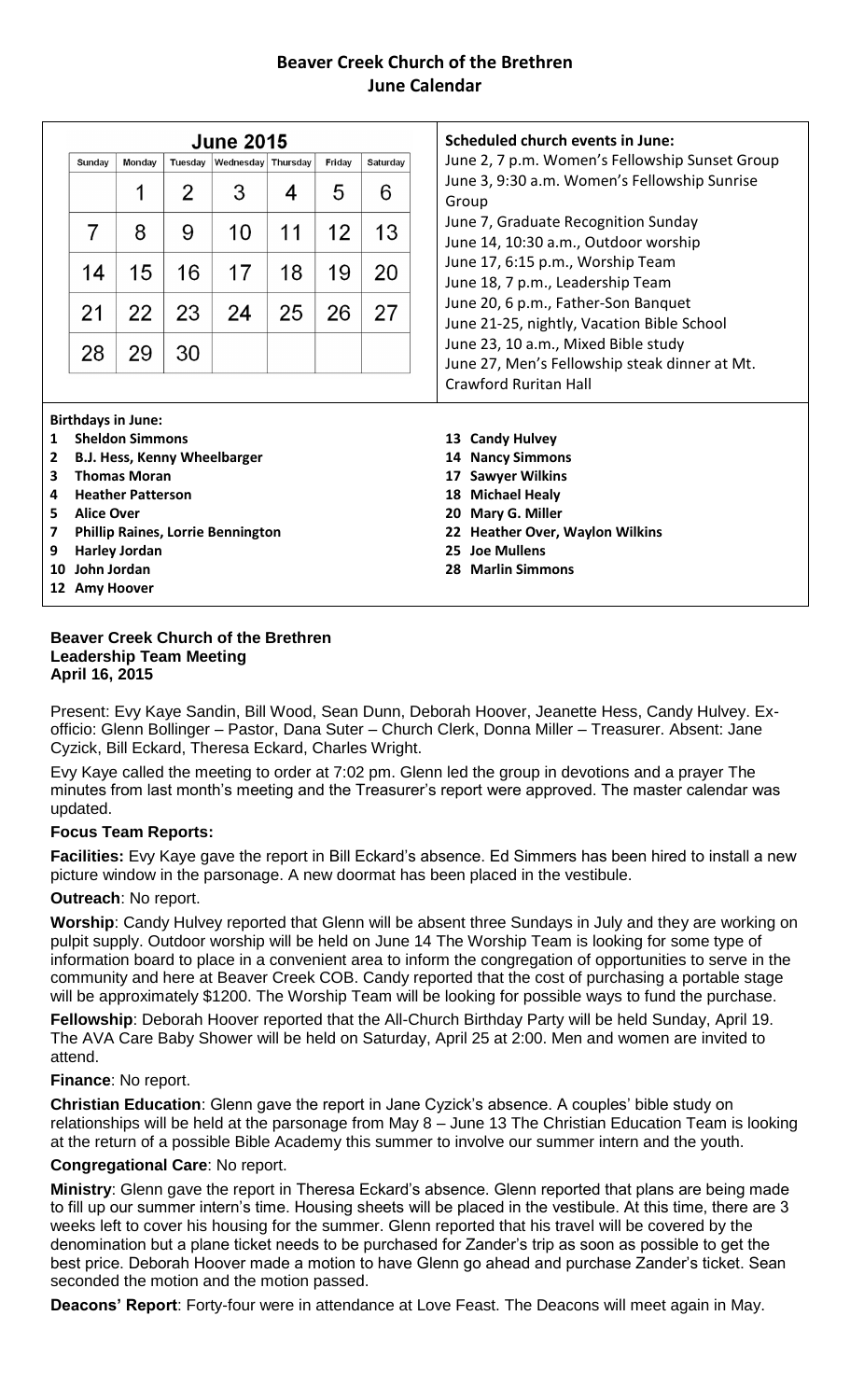**Pastor's Report**: Glenn reported that Montezuma COB is having their All- Church Retreat at Brethren Woods the same weekend in August as Beaver Creek Pastor David Miller asked if Beaver Creek would be interested in having a joint service/luncheon on Sunday of that weekend. Glenn also shared several prayer concerns.

Golden Brunk was given an opportunity to address the Leadership Team. Golden feels that the church building has several needs to gain better accessibility, address some safety concerns, and bring the building up to code. The needs that were mentioned are a better drainage system, sidewalks around the church, a front door that swings outward, and more restrooms. Due to the fact that a member of the Facilities Team was not present, the Leadership Team will discuss this matter at next month's meeting.

**New Business**: Evy Kaye received and shared the quarterly expense log report from Steele and Alice.

Evy Kaye led the group in a prayer.

The meeting was adjourned at 8:49.

The next Leadership Team meeting is May 21, 2015 at 7:00 pm.

Respectfully Submitted,

Dana Suter, Church Clerk